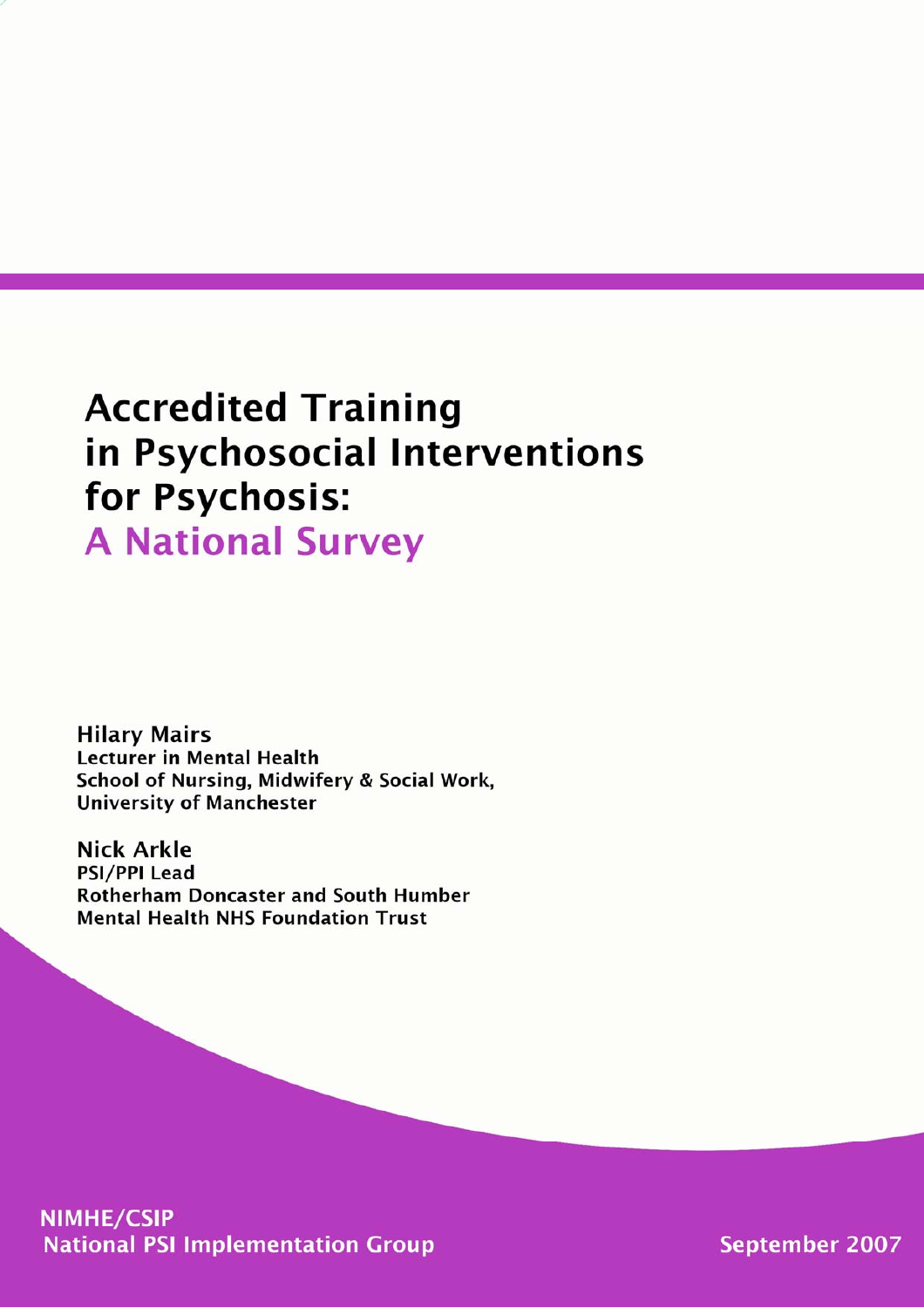#### **Foreword**

The availability of psychosocial interventions (PSI) in the treatment and care of people with psychosis and their carers can no longer be considered optional within mental health services. NICE guidance on the treatment of schizophrenia asserts that cognitive behavioural therapy (CBT) and family interventions should be available to all who require them. In addition, the mental health Policy Implementation Guide recognised that psychosocial approaches should be inherent within all Early Intervention for Psychosis services. However, for this guidance to be translated into practice requires the mental health workforce to be equipped with adequate skills and competencies to deliver these approaches. Training in the basics of CBT for common mental health problems can be found in some of the preregistration training programmes for mental health workers, yet this does not often extend to providing skills to deliver CBT for service users with psychosis. Moreover, teaching on family interventions is unlikely to be covered at all.

The NIMHE National PSI Implementation Group was established with the launch of the National Institute of Mental Health in England in 2002. The group is associated with the national workforce programme and aims to ensure evidence based psychosocial interventions for psychosis are available to individuals and their families across England. For this to succeed requires accessible, high quality, post qualification training across the country. The first PSI training programmes were established in 1992 in the form of the two 'Thorn' programmes in London and Manchester. Ten years later Brooker (2002) ascertained that PSI training had flourished with 27 undergraduate and 5 Master level courses being provided across England. Since then however, no further work has been carried out to determine whether this growth in training has continued and to determine whether university accredited PSI training is accessible nationwide.

This report provides a recent update on the availability of university accredited PSI type training across the eight NIMHE regions, showing the courses provided, the level at which they are accredited as well as an overview of the teaching content. What it highlights is the lack of consistency in the availability of PSI training across England revealing and with some regions having a broader range of training and higher numbers of training places than others. There is a risk that this variance in training could ultimately lead to discrepancies in the provision of evidence based care across the country. The information contained in this report should be of interest to those tasked with planning, delivering and commissioning local education and training: ensuring the workforce are appropriately equipped to deliver essential services

Roslyn Hope

Director of the National Workforce Programme West Midlands CSIP/NIMHE Development Centre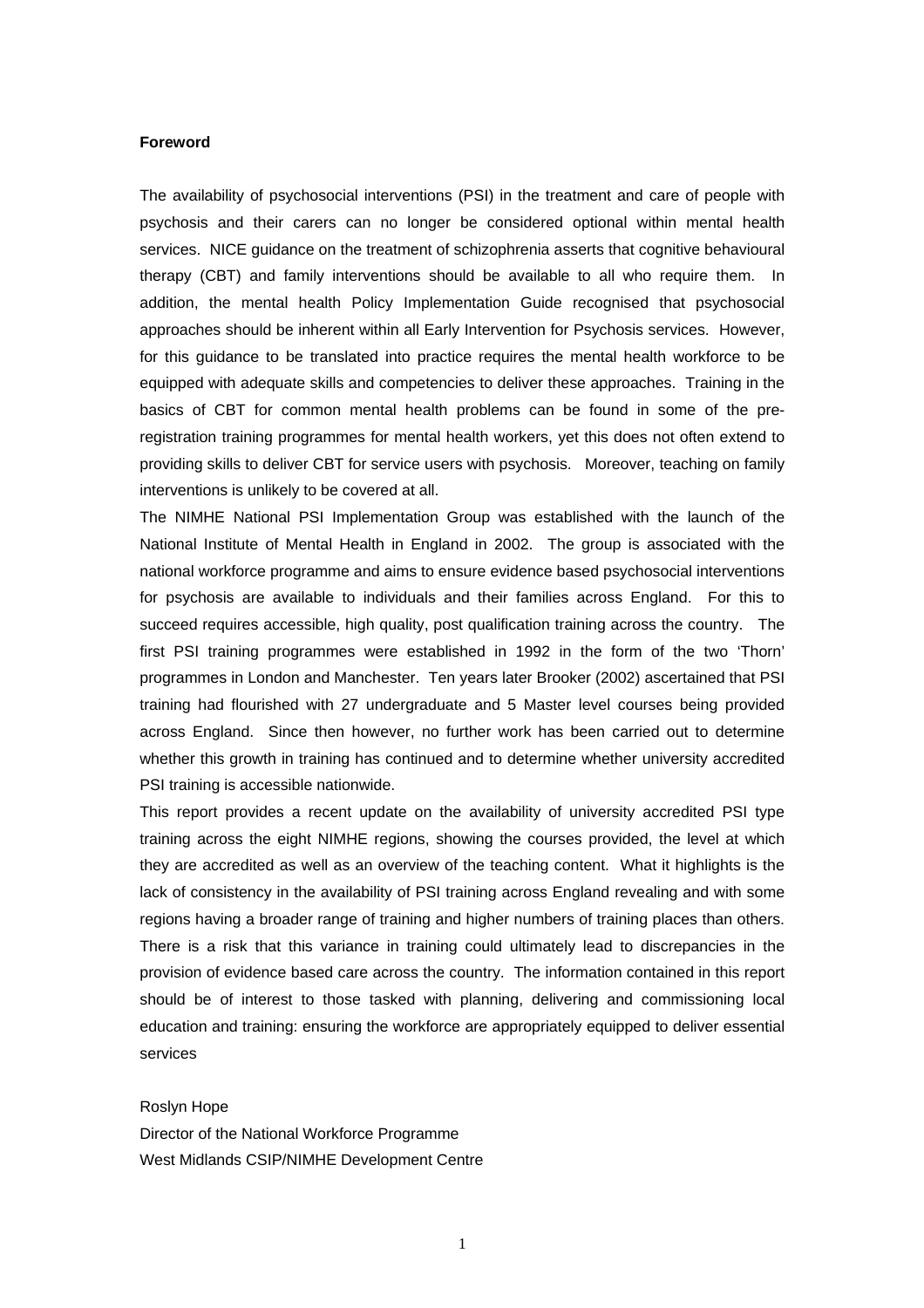# **Acknowledgements**

We would like to thank the NIMHE/CSIP National PSI Implementation Group for commissioning this report and for the contribution they made. The group consists of:

- o Alison Brabban (Chair, North East, Yorkshire and Humberside RDC)
- o Mike Kelly (Secretary, South West RDC)
- o Grainne Fadden, Roslyn Hope (West Midlands RDC)
- o Frank Burbach, Margaret Cogan (South West RDC).
- o Mick Fleming, Nick Arkle (North East, Yorkshire and Humberside RDC)
- o Nigel Wellman, Amanda Scrivener & Norman Atkinson (South East RDC)
- o Catherine Gamble, Liz Scully & Brendan McLaughlin (London RDC)
- o Hilary Mairs, Carol Harper & Kieran Fahy (North West RDC)
- o Paul O'Halloran, Julia Renton & Hilda Jiah (Eastern RDC)
- o Stephen Edgeley, Mark Ellis & Lorraine Rayner (East Midlands RDC).
- o Itai Nyamatore (BME Rep)
- o Ben Boyd (Older Peoples Rep)
- o Dean Repper (National PSI Lead, NIMHE Executive Rep)
- o Ian Baguley. (Workforce Development Rep)
- o David Tombs. (Service User Rep)
- o Peter Woodhams, Lu Duhig (Carers Reps)

We would also like to thank Professor Karina Lovell for her comments on an earlier version of this report.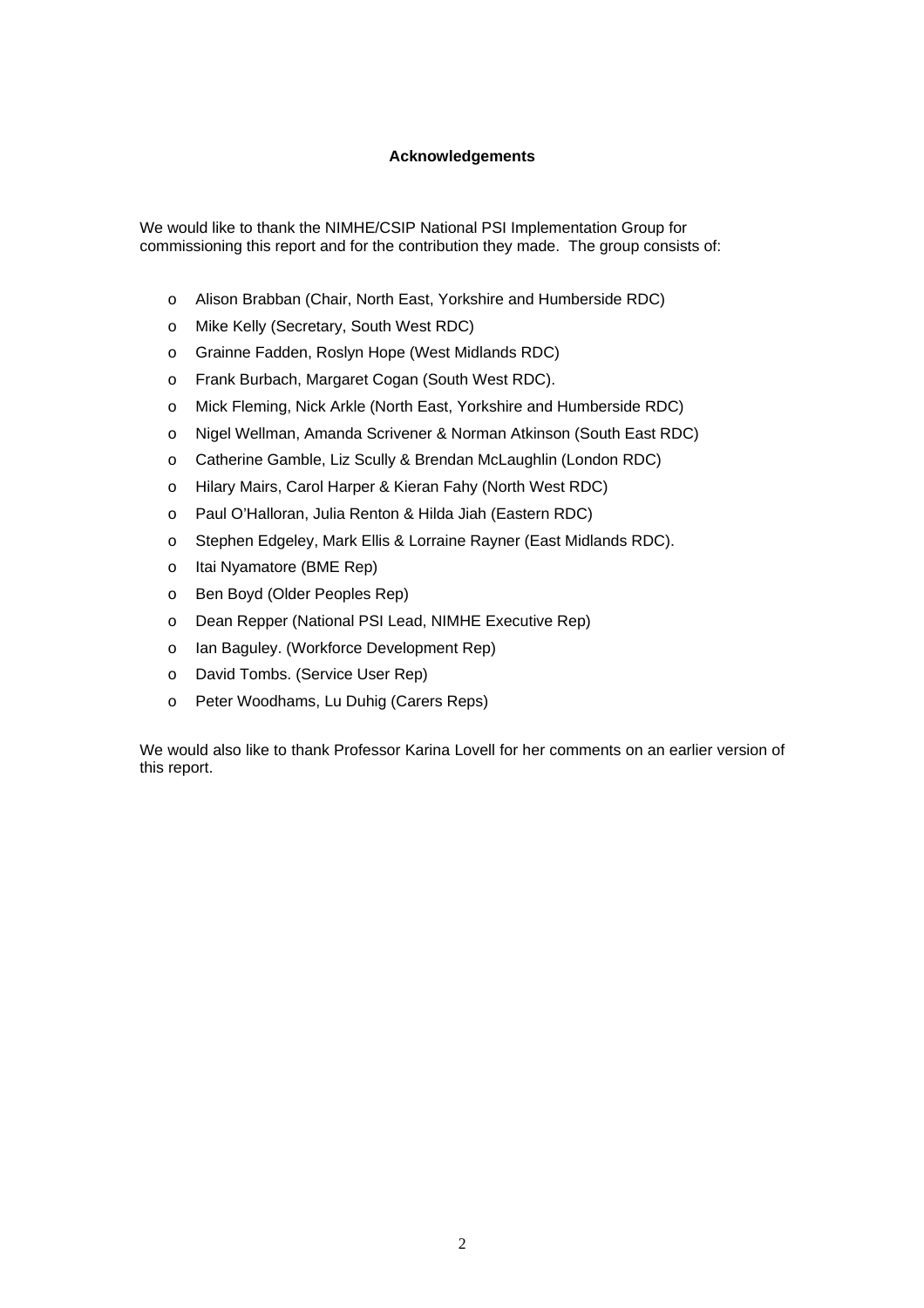## **Introduction**

Psychosocial interventions, including family work and cognitive behavioural therapy, are integral to the design and delivery of recovery orientated evidence based mental health services for people with psychosis (NICE 2002). Psychosocial intervention training for mental health staff is widely available, but little is known about the extent and distribution of training across England, or of the detail of individual programmes. To remedy this, the NIMHE National PSI Implementation Workgroup conducted a survey of university accredited PSI education/training in January 2006. Twenty-six courses were represented in the returns from the eight regions served by CSIP Regional Development Centres. The findings of the survey are outlined in the following report. Implications for the dissemination of PSI are considered and a series of recommendations presented.

#### **Background**

Psychosocial Interventions (PSI) focus upon people who experience a psychosis and include at least one of the following components; an integrated bio-psycho-social /stress vulnerability model of psychosis, structured outcome measure based assessment, cognitive behavioural therapy, psychological management of symptoms, cognitive behavioural family interventions and/or medication management (Brooker & Brabban 2004). The evidence for the efficacy of these approaches is largely drawn from studies that have found participation in family intervention (FI) and cognitive behavioural therapy (CBT) to be associated with a range of benefits, including reduced risk of relapse and improved mental state (Pilling *et al* 2002).

Initiatives to train the mental health workforce in England in these interventions date back to 1992 with the development of the first 'Thorn' programmes at The Institute of Psychiatry, London and The University of Manchester. Funded by the Sir Jules Thorn Charitable Trust, the aim of these courses was to equip community psychiatric nurses to work effectively with people with severe mental health problems. Drawing on the available evidence at the time, the curricula of these programmes adopted a stress vulnerability conceptualisation of psychosis and focused upon case management, family intervention and the psychological management of psychotic symptoms (O'Carroll *et al* 2004). Evaluations of early PSI training courses found that they were associated with benefits for students undertaking the courses and the families that they worked with (Brooker *et al* 1994) but that some students experienced difficulty in integrating PSI within their routine practice. One obstacle cited was the lack of recognition of the value of PSI from colleagues and managers (Fadden 1997).

The potential of PSI to enhance outcomes for those with psychosis who use services and their carers is now, however, recognised at a national level. Guidance regarding the implementation of the specialist teams proposed by the National Service Framework for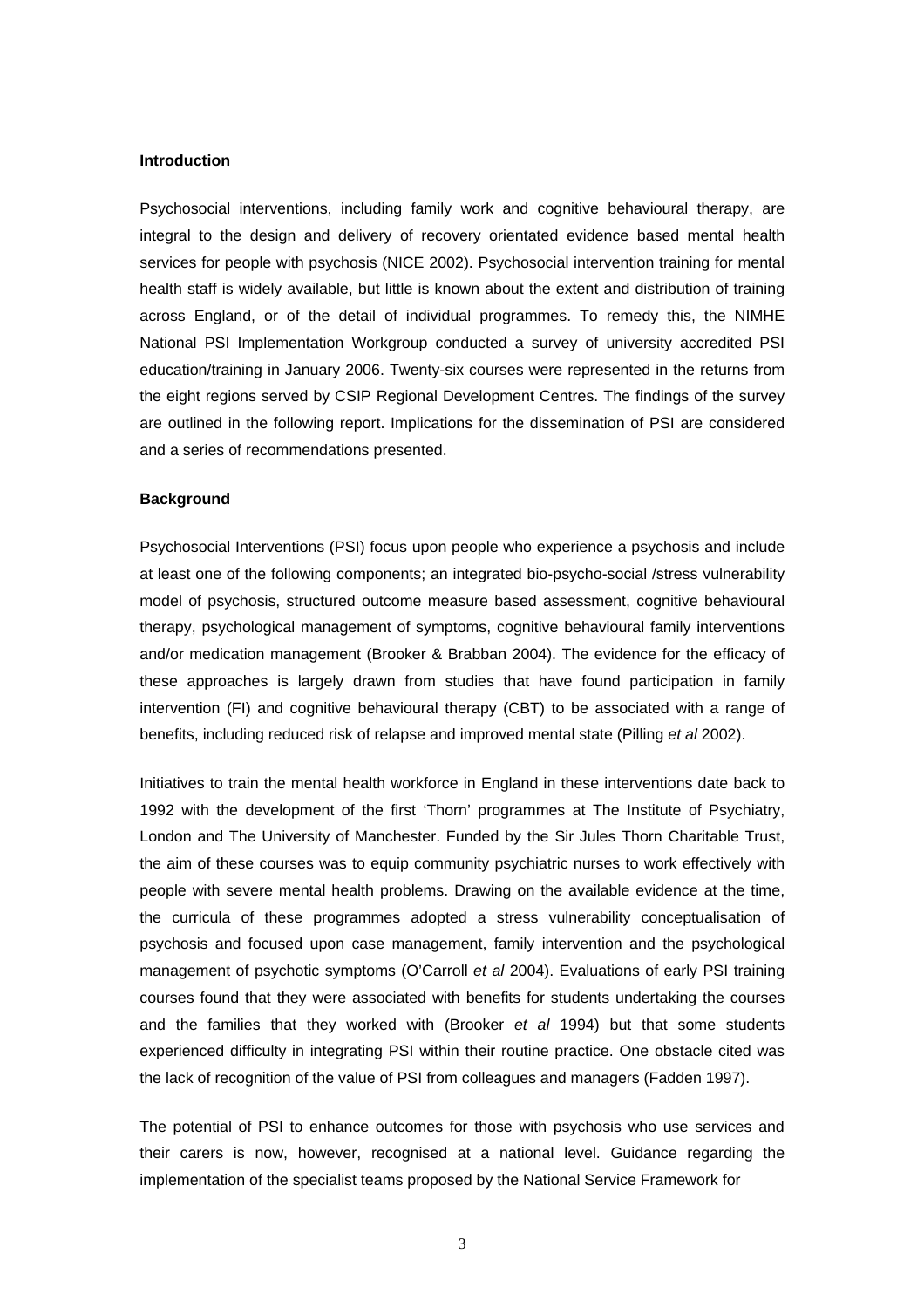Mental Health (DoH 1999) identifies PSI as core business for practitioners working in early intervention, crisis resolution and assertive outreach teams (DoH 2001). Furthermore The National Institute for Clinical Excellence (NICE 2002) guidelines for the treatment of schizophrenia recommend family interventions and cognitive behavioural therapy (CBT) are offered to all individuals with this diagnosis.

More recently, the White Paper *Our health, our care: A new direction for community health services* (DoH 2006a), recognising the role of psychological therapies for complex conditions such as psychosis, has promised greater provision of such interventions.

Access to PSI for people who experience psychosis and their carers requires that the mental health workforce has access to high quality educational and training programmes but also that services are configured to support the widespread dissemination of these interventions (Fadden 2006). Education programmes should be grounded in the values-based and evidence-based practice outlined in the *Essential Shared Capabilities* (DoH/SCMH/NIMHE 2004) and informed by contemporary research developments.

There are now eleven Thorn accredited psychosocial intervention courses in England (Thorn National Steering Group UK 2005) and reports of other psychosocial intervention programmes have been published (e.g. Bradshaw *et al* 2003). While PSI training has proliferated (Brooker 2002), the extent of university accredited PSI training across the country remains unknown. Furthermore, while changes in the Thorn curriculum have been recognised, for example, the focus upon service level implementation of PSI (Thorn National Steering Group UK 2005), it is unclear how other PSI programmes have responded to the significant developments in values-based and evidence-based practice observed since the inception of the first PSI training programmes.

## **Rationale for the survey**

The NIMHE National PSI Implementation Workgroup was initially established in 2002 (as The NIMHE National PSI Implementation Workgroup) with the aim of enhancing the dissemination of evidence based PSI for people with psychosis (Brooker & Brabban, 2004). The current NIMHE National PSI Implementation Workgroup is made up of representatives from each NIMHE regional development centre and key stakeholders who have an appreciation of PSI and associated implementation issues (Brooker & Brabban, 2003).

In order to determine the extent, distribution and characteristics of PSI training in England the NIMHE National PSI Implementation Workgroup undertook a survey of accredited PSI training courses in January 2006.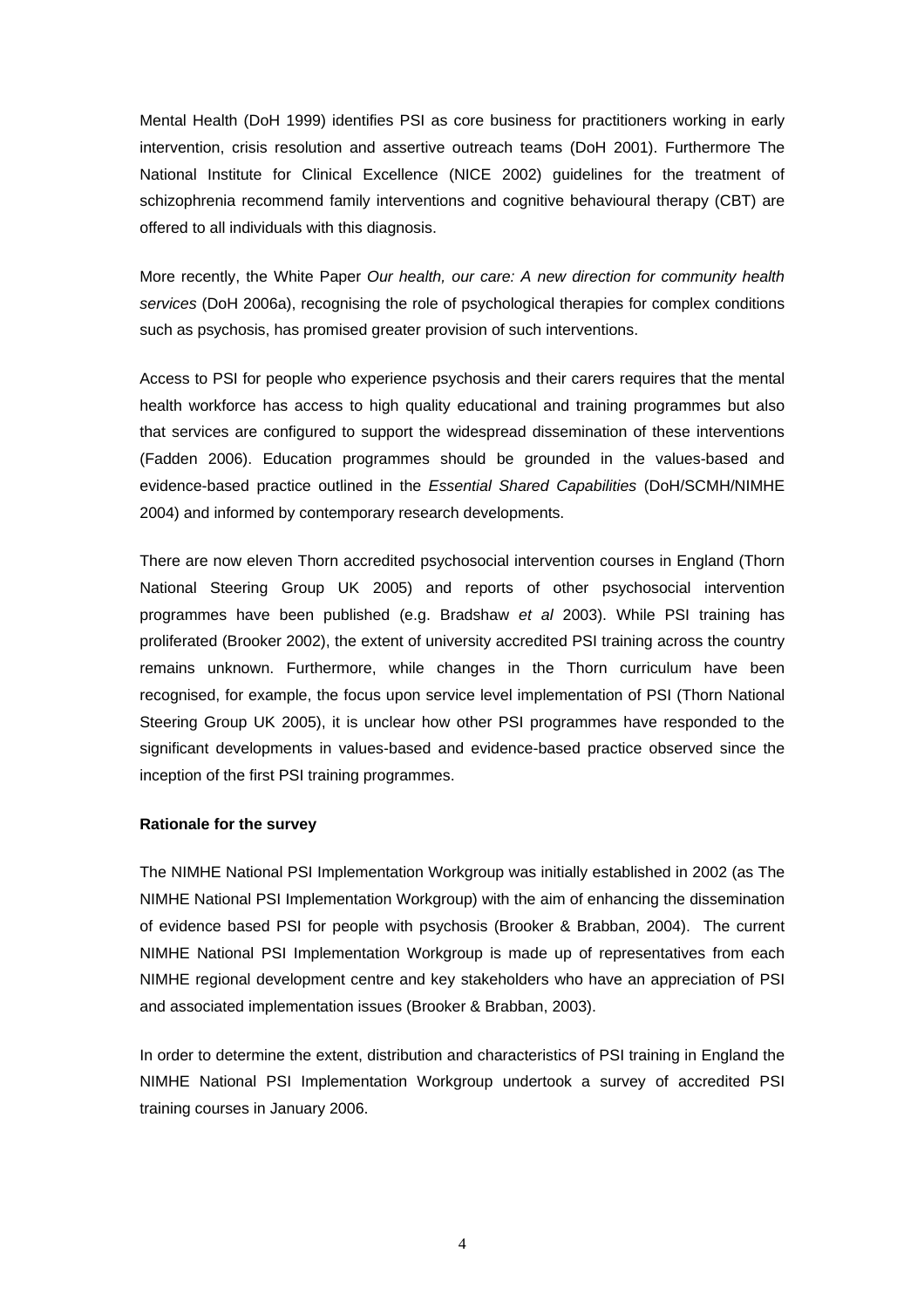#### **Method**

A questionnaire comprising of 13 questions and a topic checklist was compiled and distributed by the group to all departments thought to offer university accredited PSI education and training courses in their region. Questions asked respondents to provide detail of their programme, including course title, duration, academic award, number of places available per annum, nature of funding and qualifications of programme lead. A 20 item topic guide synthesising values-based practice (DoH/SCMH/NIMHE 2004) and the current evidence (Pilling *et al* 2002) was included in the questionnaire. Respondents were asked to identify the topics which were taught specifically within their curriculum or taught thematically, throughout the programme. The rationale for differentiating between these two methods is that there are some aspects of PSI, usually relating to values-based practice that should be pervasive throughout the curriculum. For example, recovery should feature in accounts of the course of psychosis, in assessment to ensure individual service user goals and aspirations are revealed, in the implementation of culturally acceptable practice and so on. In recognition of the crucial role of supervision in training (Bradshaw 2002) and implementation post training (Fadden 1997) respondents were asked to reveal whether supervision was provided internally, that is, by the programme team, or externally, for example, by practitioners within their place of work. To capture whether the unique contribution that services users and carers can make to mental health training programmes (Tew *et al* 2004) is a key feature of PSI programmes, respondents were asked to indicate whether service users and carers were involved in the delivery of teaching.

Programme leads who had not returned the questionnaire by the deadline were contacted again by group members (via email) and prompted to return the questionnaire.

#### **Key findings**

Twenty-seven questionnaires were returned. Two questionnaires were excluded from the analysis; the first describing a full time pre-registration nursing programme, the second, a non-accredited course. The remaining 25 responses report on 26 PSI accredited training courses in England (one return reported upon two courses). The summary presented below includes 28 training courses as two of the courses are delivered on two sites. In the absence of a national database or register it is not possible to establish the total number of PSI training courses in England at this time. However, it is clear that that the findings here do not represent complete provision. For example, only four of the eleven Thorn accredited psychosocial intervention training courses are featured in the summary below. (Although it is possible that some of the eleven accredited courses are not current.)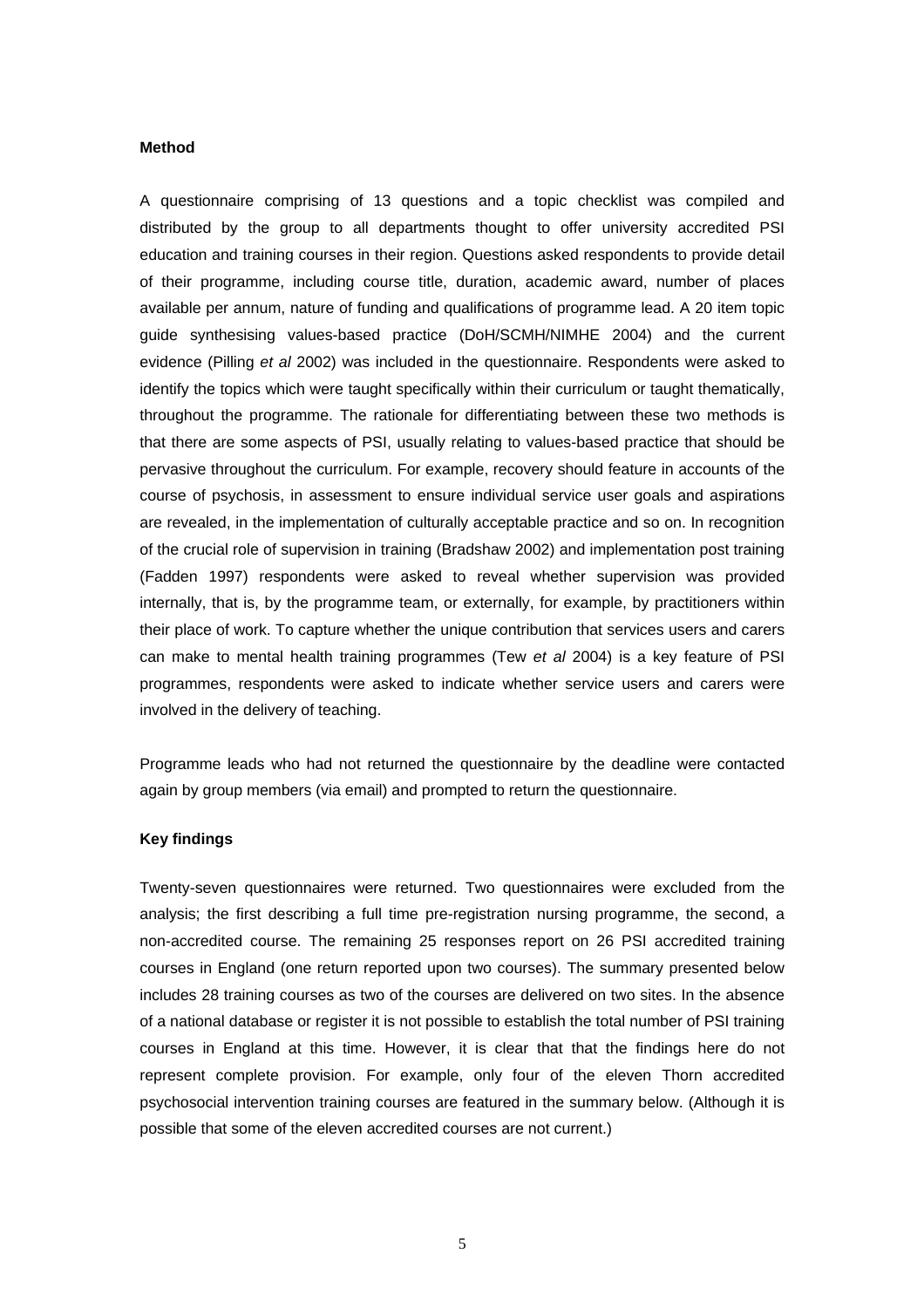The report will begin by providing a summary of the questionnaire returns from each region. Findings regarding course title, duration, academic award, number of places available per annum, nature of funding and qualifications of programme lead will then be presented. The implications of the findings of the survey will then be considered and a number of recommendations made.

## **Regional summary of PSI training programmes**

The following section summarises the responses to the questionnaire for each NIMHE regional development centre. Questionnaires were returned from all eight regions. Summaries are presented in tables outlining the accrediting institution, course/module title, academic qualification and duration of programme. The number of training places available each year, for each programme is presented; with those in bold denoting funded places.

## **North East, Yorkshire and Humber**

The survey identified nine PSI training courses in the North East, Yorkshire and Humber region which encompasses one of the largest geographical areas of all eight development centres, with a population of almost seven and a half million people. Detail of individual courses is presented in Table 1. A range of programmes are offered within this region, from short courses lasting only a few days to full undergraduate and postgraduate degree programmes. A total of 299 places are available each year with 272 of them funded by commissioners.

| <b>Institution</b>                                                          | Course/module title                                                             | Academic<br>qualification                               | No. of<br>places per<br>annum* | <b>Duration</b>        |
|-----------------------------------------------------------------------------|---------------------------------------------------------------------------------|---------------------------------------------------------|--------------------------------|------------------------|
| University of<br>Teeside                                                    | PSI- an introduction                                                            | <b>UCPD</b>                                             | 50                             | 6 days                 |
|                                                                             | Developing PSI in<br><b>Mental Health</b>                                       | <b>UCPD</b>                                             | 60                             | 15 weeks               |
| University of<br>Manchester (North<br>East, Yorkshire and<br>Humber Region) | PSI for people<br>experiencing severe<br>and enduring mental<br>health problems | 40 undergraduate<br>credits                             | 27                             | 20 days                |
| University of<br>Sheffield                                                  | Principles of PSI                                                               | 20 undergraduate<br>credits                             | $12 - 20$                      | 15 days                |
| University of<br>Sheffield/Linksworth                                       | <b>PSI</b>                                                                      | Postgraduate<br>diploma/MSc                             | $15 - 20$                      | 2-3 years              |
| Leeds Metropolitan<br>University                                            | PSI in Psychosis                                                                | Diploma/BSc                                             | 24                             | 16 months              |
| University of York                                                          | <b>Health Care Practice</b><br>(PSI)                                            | <b>BSc</b>                                              | 20                             | 18 months              |
|                                                                             | <b>PSI- Core Values</b>                                                         | Detail not supplied                                     | 55-60                          | Detail not<br>supplied |
| University of<br>Sunderland                                                 | PSI: Integrated<br>approaches to<br>recovery                                    | Postgraduate<br>certificate/postgraduate<br>diploma/MSc | 18                             | 1-3 years              |

Table 1. Accredited PSI training courses in North East, Yorkshire and Humber \* figures in bold denote funded places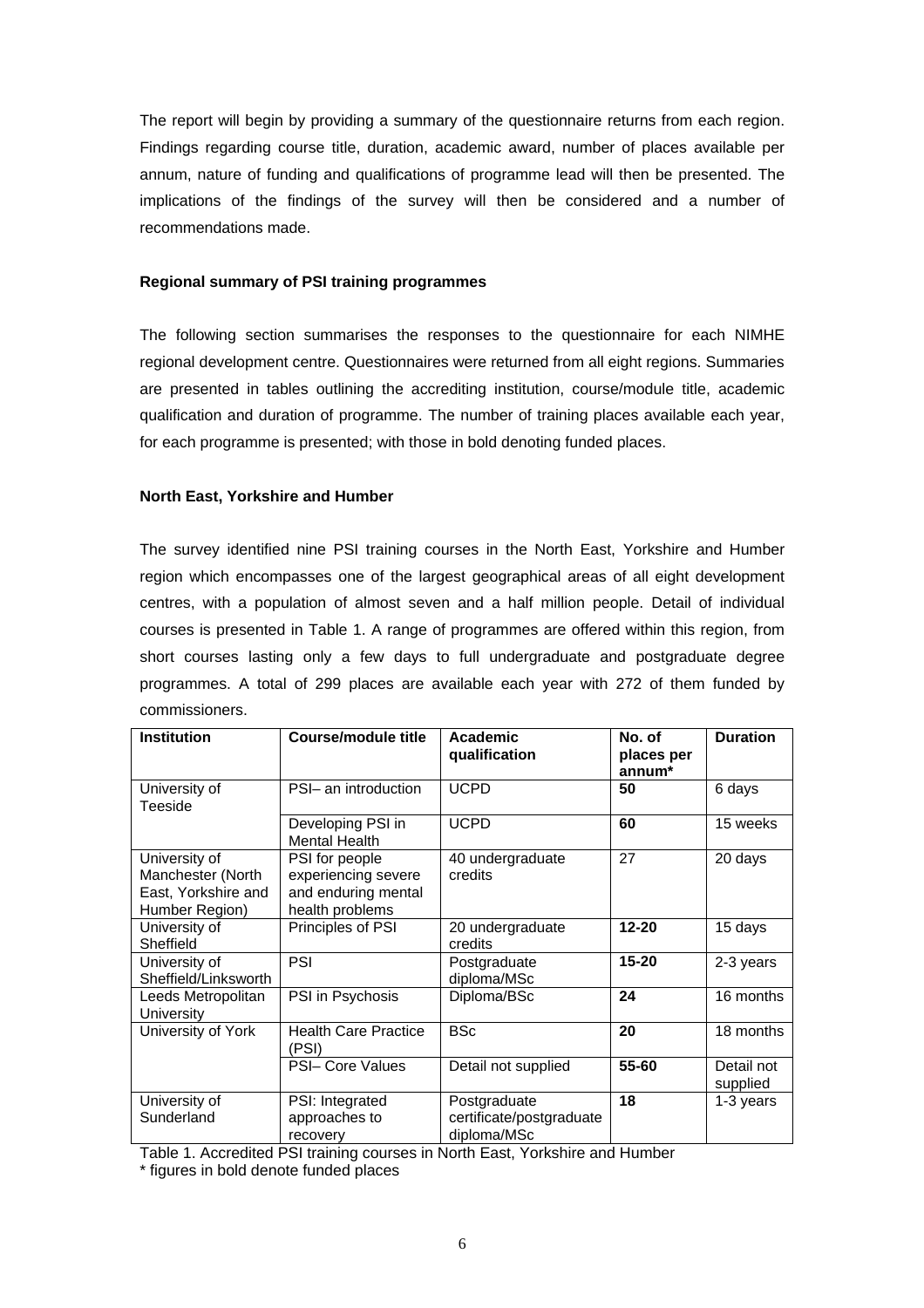## **North West**

The nine returns from the North West region described eight courses. The North West Regional Development Centre serves the counties of Cheshire, Merseyside, Lancashire, Cumbria, and Greater Manchester. The courses range from short courses to undergraduate and postgraduate degree programmes. A total of 290 places are available in the North West with 210 of them attracting funding.

| <b>Institution</b>                               | Course/module title                                                          | Academic<br>qualification                                              | No. of places<br>per annum* | <b>Duration</b>     |
|--------------------------------------------------|------------------------------------------------------------------------------|------------------------------------------------------------------------|-----------------------------|---------------------|
| University<br>of Chester                         | PSI in mental health                                                         | 40 undergraduate<br>credits                                            | 60                          | 15 weeks            |
| University<br>οf<br>Manchester                   | PSI for people experiencing<br>severe and enduring mental<br>health problems | 40 undergraduate<br>credits                                            | 40                          | 20 days             |
| Liverpool<br>John<br><b>Moores</b><br>University | PSI for health and social<br>care professionals                              | undisclosed<br>number of<br>undergraduate &<br>postgraduate<br>credits | 40                          | 10 weeks            |
| <b>University</b><br>of Central<br>Lancashire    | University advanced<br>certificate in PSI                                    | 40 undergraduate<br>credits                                            | 20                          | 24 weeks            |
| Edge Hill,<br>Faculty of<br>Health               | Introduction to PSI and<br>cognitive behavioural<br>therapy                  | 15 undergraduate<br>credits                                            | $5 - 20$                    | 15 weeks            |
|                                                  | Psychosocial intervention<br>and family work                                 | 30 undergraduate<br>credits                                            | $5 - 20$                    | 6 months            |
| University<br>Ωf                                 | PSI for Psychosis                                                            | Undergraduate<br>diploma/BSc(Hons)                                     | 60                          | $12 - 18$<br>months |
| Manchester                                       | PSI for Psychosis                                                            | Postgraduate<br>diploma/MSc                                            | 30                          | $24 - 30$<br>months |

Table 2. Accredited PSI training courses in North West region

\* figures in bold denote funded places

## **Eastern**

The Eastern Development Centre serves the six counties of Bedfordshire, Cambridgeshire, Essex, Hertfordshire, Norfolk and Suffolk. Only one questionnaire was returned from this region describing a university based course offering undergraduate and postgraduate PSI training. All 14 places per annum are funded. There is at least one other PSI programme currently running within the Eastern region but no further information is available at the time of writing this report.

| <b>Institution</b>             | Course/module title | Academic<br>qualification | No. of places<br>per annum <sup>*</sup> | <b>Duration</b>                          |
|--------------------------------|---------------------|---------------------------|-----------------------------------------|------------------------------------------|
| University of<br>Hertfordshire | PSI (Mental Health) | BSc/MSc                   | 14                                      | 18 months<br>(BSc)<br>24 months<br>(MSc) |

Table 3. Accredited PSI training courses in Eastern region

\* figures in bold denote funded places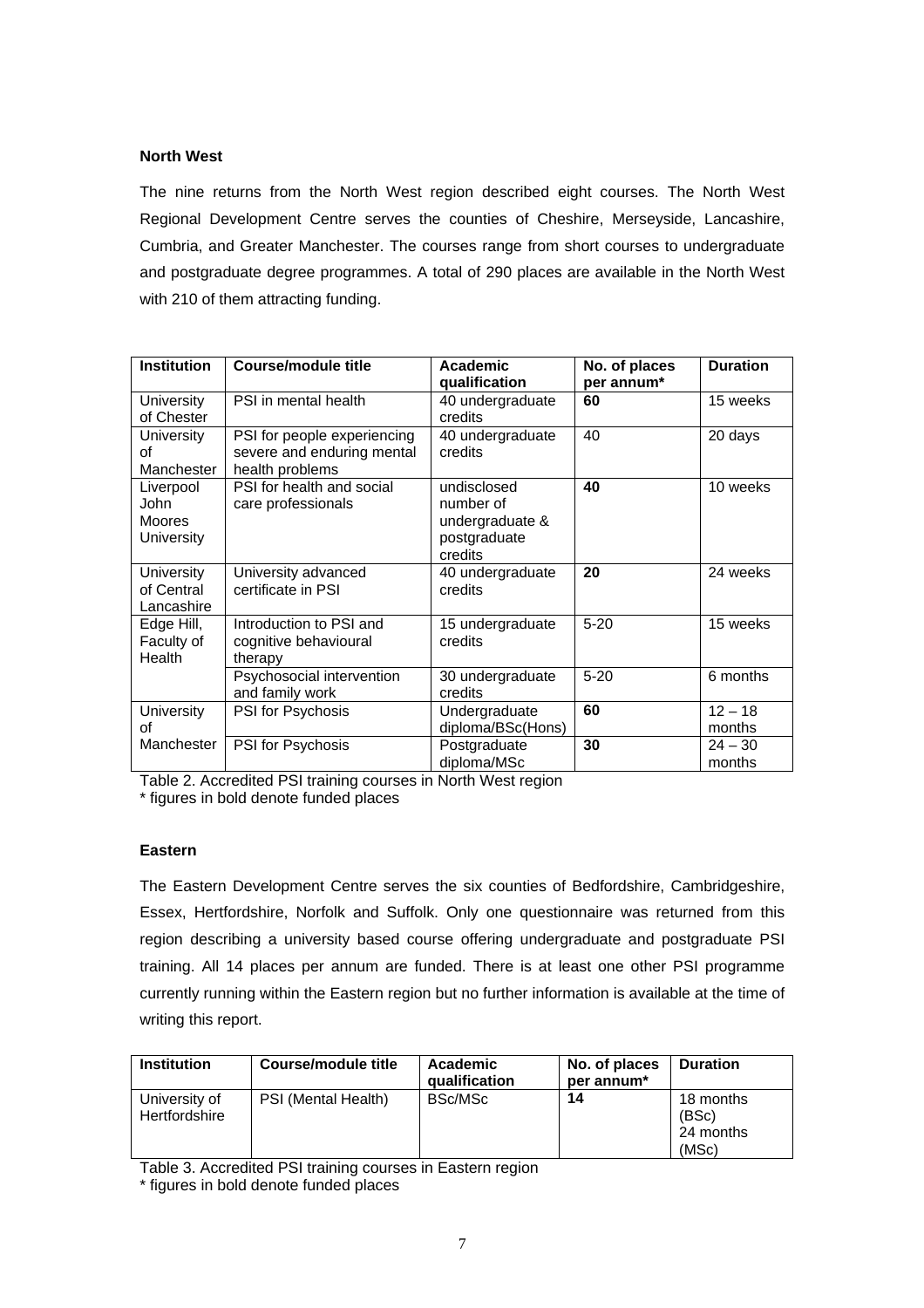## **East Midlands**

The East Midlands Development Centre serves Leicestershire, Nottinghamshire, Derbyshire, Lincolnshire, Northamptonshire and Rutland. Two questionnaires were returned from this region. A total of 34 funded places were identified on a short course and an undergraduate degree programme. The NIMHE workgroup is aware of one other PSI programme in the East Midlands but no further detail is available.

| <b>Institution</b>                       | Course/module<br>title                                     | Academic<br>qualification      | No. of places per<br>$annum*$ | <b>Duration</b> |
|------------------------------------------|------------------------------------------------------------|--------------------------------|-------------------------------|-----------------|
| De Montfort<br>University<br>(Leicester) | <b>PSI</b> in Mental<br>Health                             | 15<br>undergraduate<br>credits | 10                            | 15 days         |
| University of<br>Nottingham              | <b>Health Studies</b><br>(PSI for<br>Psychosis)<br>(Thorn) | <b>BSc</b>                     | 24                            | 2-5 years       |

Table 4. Accredited PSI training courses in the East Midlands

\* figures in bold denote funded places

## **West Midlands**

Only one return was received from the West Midland region featuring a five day course followed by on-going supervision available at a local level, and focusing on behavioural family therapy. 300 funded places are available on this course each year.

| <b>Institution</b>   | Course/module<br>title | Academic<br>qualification | No. of places per<br>annum* | <b>Duration</b> |
|----------------------|------------------------|---------------------------|-----------------------------|-----------------|
| Meriden West         | Behavioural            | 10 M level                | 300                         | 5 days          |
| Midlands Family      | <b>Family Therapy-</b> | credits                   |                             |                 |
| Programme/University | Working with           |                           |                             |                 |
| of Birmingham        | families               |                           |                             |                 |

Table 5. Accredited PSI training courses in the West Midlands

\* figures in bold denote funded places

## **South East and London**

One return from the South East and London regions provided detail of a programme accredited by Thames Valley University, offering 40 funded places per annum on two sites.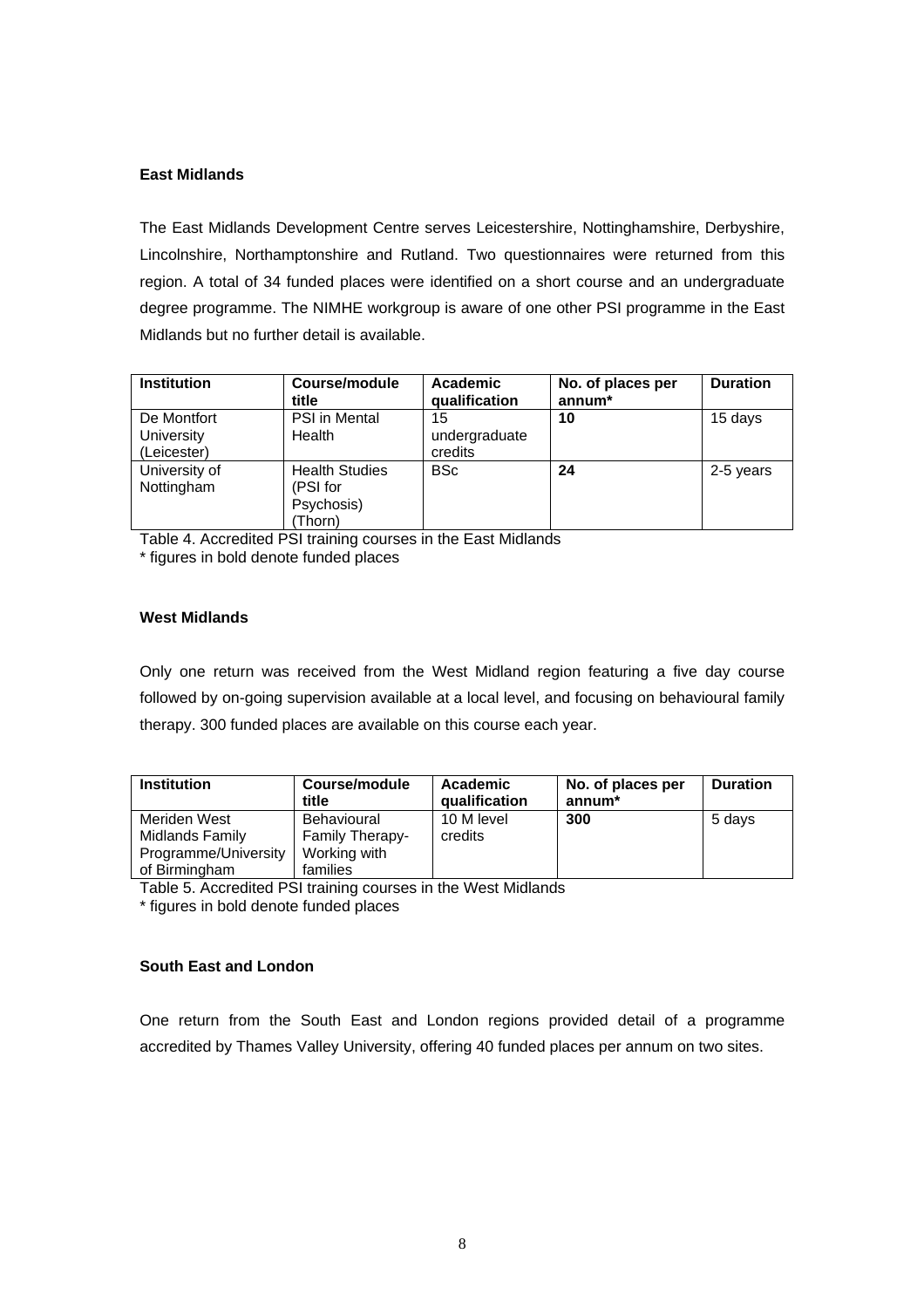# **South East**

| <b>Institution</b>                    | Course/module title      | Academic<br>qualification | No. of places<br>per annum* | <b>Duration</b> |
|---------------------------------------|--------------------------|---------------------------|-----------------------------|-----------------|
| Thames Valley<br>University/Berkshire | <b>PSI</b> for Psychosis | DipHE/BSc                 | 20                          | 2 vears         |

Table 6. Accredited PSI training courses in the South East

\* figures in bold denote funded places

# **London**

| <b>Institution</b>                        | Course/module title      | Academic<br><b>qualification</b> | No. of places<br>per annum* | Duration |
|-------------------------------------------|--------------------------|----------------------------------|-----------------------------|----------|
| <b>Thames Valley</b><br>University/London | <b>PSI</b> for Psychosis | DipHE/BSc                        | 20                          | 2 years  |

Table 7. Accredited PSI training courses in the London region

\* figures in bold denote funded places

There are a further two PSI programmes currently available within the London region.

# **South West**

Of the four returns from the South West, two programmes in the South West are accredited by the University of Plymouth. One is delivered from within the University while the other is delivered in partnership with two local NHS and Social Care Trusts. 37 places in the South West are fully funded and the remaining 19 are partially funded.

| <b>Institution</b>                                                              | Course/module title                                                                   | Academic<br>qualification                    | No. of places<br>per annum <sup>*</sup> | <b>Duration</b> |
|---------------------------------------------------------------------------------|---------------------------------------------------------------------------------------|----------------------------------------------|-----------------------------------------|-----------------|
| University of<br>Plymouth                                                       | Cognitive behavioural<br>therapy for psychosis;<br>assessment, family &<br>individual | 60<br>undergraduate<br>or M level<br>credits | 25                                      | 1 year          |
| Somerset<br>Partnership NHS &<br>Social Care<br>Trust/University of<br>Plymouth | <b>Family Interventions</b><br>(Research, Skills,<br>Theory) in Psychosis             | 60<br>undergraduate<br>credits               | 11 (partially<br>funded)                | 1 year          |
| Cornwall<br>Partnership NHS<br>Trust/University of<br>Plymouth                  | <b>Family Interventions</b><br>(Research, Skills,<br>Theory) in Psychosis             | 60<br>undergraduate<br>credits               | 8 (partially<br>funded)                 | 1 year          |
| <b>Bournemouth</b><br>University                                                | PSI for Psychosis<br>(Thorn)                                                          | <b>BSc</b>                                   | $12 \,$                                 | 2 years         |

Table 8. Accredited PSI training courses in the South West

\* figures in bold denote funded places

There is at least one further programme within the South West.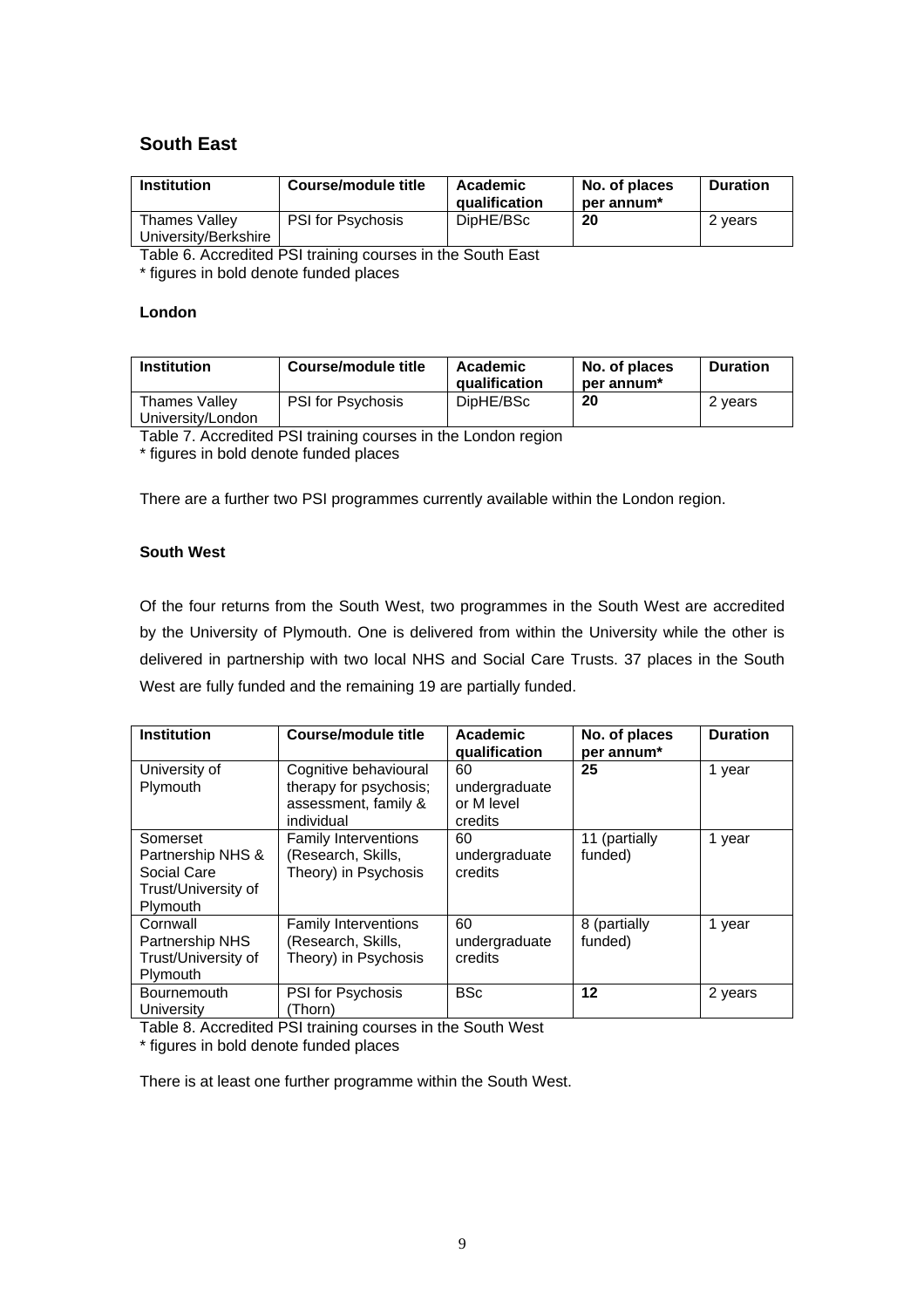## **Overall summary**

In total, the survey revealed 1033 places available on PSI training courses in England. The majority of training places are available in the north of England with 57% (n=588) of training places being located in the North West and North East, Yorkshire and Humber regions. 32% (n=331) of places are available in the East and West Midlands with the primary provider being the Meriden West Midlands Family Programme. 11% (n=114) of places are offered within the Eastern, South East and South West regions. As stated earlier it is unclear whether this summary represents the full provision of PSI training in England at the present time and the actual distribution of training places may be different from the picture presented here. Of the 1033 places identified, 87% (n=899) of the training places available are fully funded by commissioners suggesting a significant investment in workforce development.

Further detail regarding the above PSI training courses is featured below. The findings of the survey regarding programme curriculum, qualifications of the programme leads, assessment of competencies and provision of supervision are presented.

# **Curricula**

PSI curricula should be informed by values-based and evidence-based practice. The shared values and capabilities that all staff working in mental health should possess have been outlined in The *Ten Shared Capabilities – A Framework for the Whole of the Mental Health Workforce* (DoH/SCMH/NIMHE 2004). The evidence base for PSI has evolved since the introduction of PSI training in 1992. For example, the first randomised controlled trial of cognitive behavioural therapy for psychosis was published in 1993 and since that time the findings of more than 20 trials have been reported in the literature (Tarrier & Wykes 2004).

The topic guide outlining the content of PSI curricula was completed by 18 of the programme leads.

The information supplied regarding the inclusion of specific topics is depicted in the figure 1 and discussed in further detail below.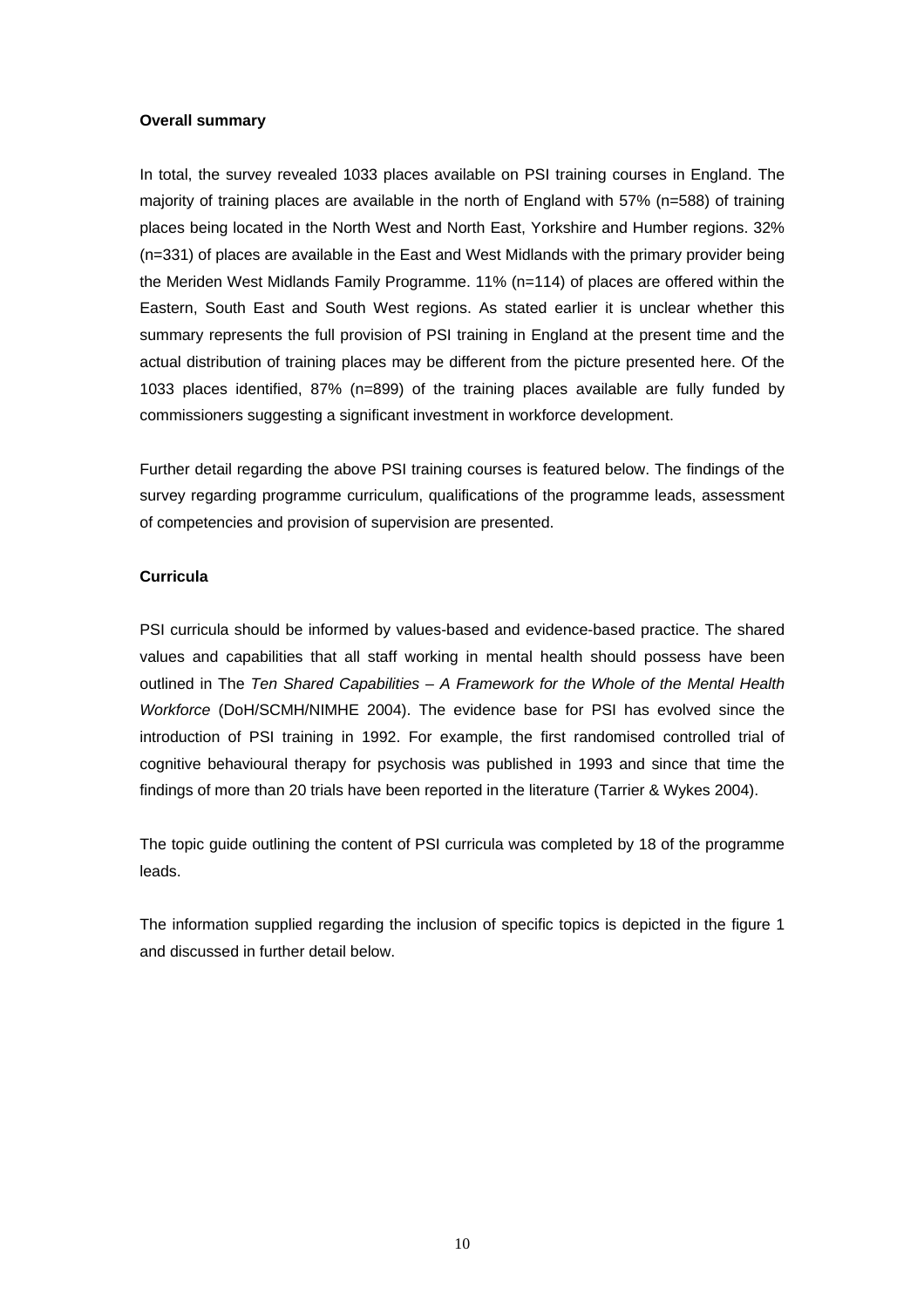## **Figure 1**



Definitions of psychosocial intervention vary but usually acknowledge the stress vulnerability conceptualisation of psychosis (Zubin & Spring 1977) as a unifying feature. All PSI programmes teach students this model explicitly.

With regard to the values underpinning the application of PSI, all but one programme teach values based practice with 47% of these programmes teaching values–based practice thematically. Recovery and social inclusion feature in all PSI programmes, being taught thematically in 33% and 50% programmes respectively. While training in cultural competencies remains high profile (DoH/NIMHE 2003) only 83% of programmes address Black and Ethnic Minority (BME)/equality and diversity matters within their curricula, 60% do so thematically. 78% of programmes include spirituality, 29% of these programmes teaching spirituality explicitly.

94% of programmes include specific teaching on structured assessment, formulation and the collaborative development of problem lists and goals. The one programme that excludes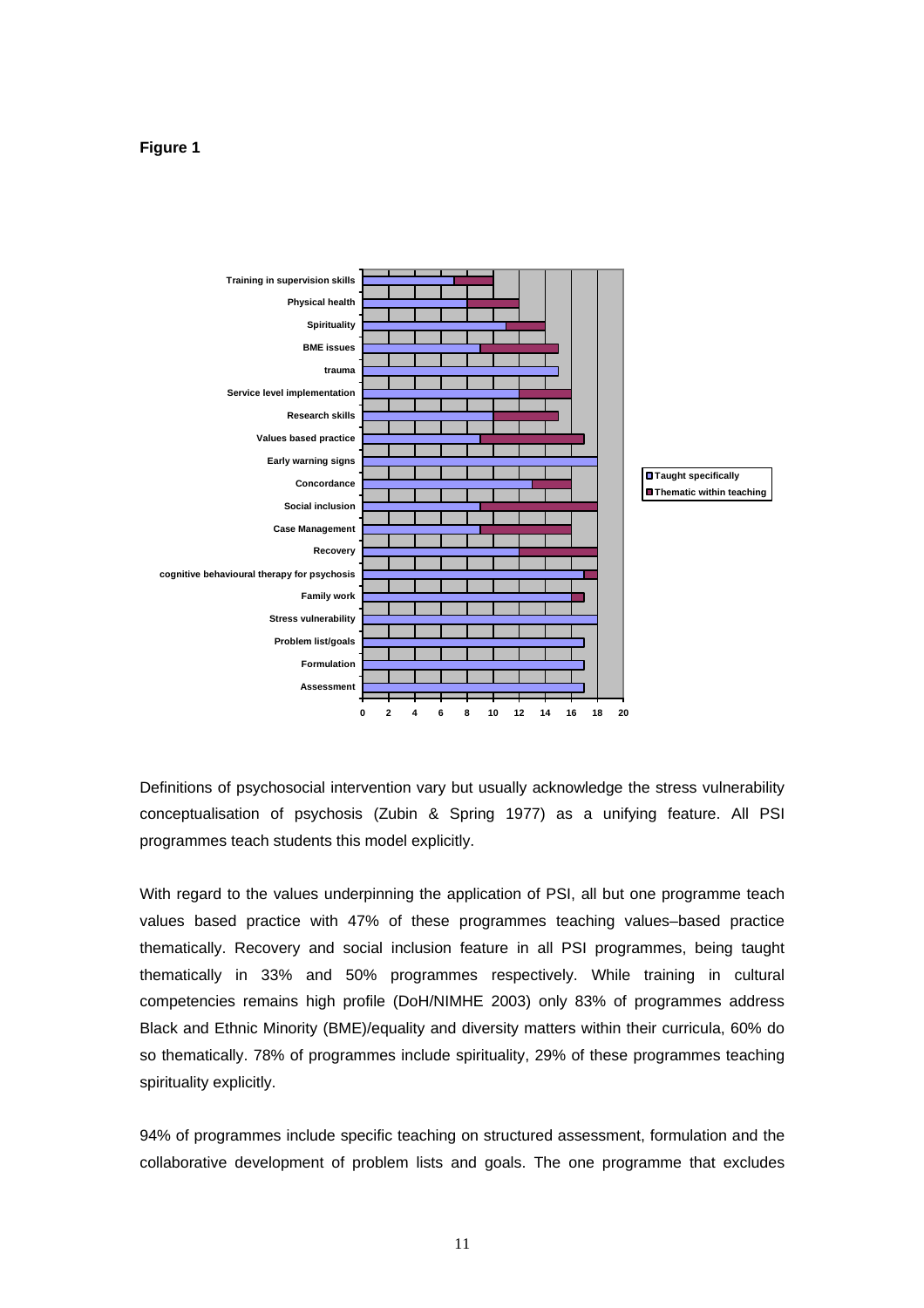these three aspects of PSI is an introductory short course which does not assess skill acquisition.

With regard to the traditional Thorn curriculum; 83% of programmes continue to teach case management. Family work continues to feature in the majority of programmes (94%) although is not included in one short PSI programme. The inclusion of cognitive behavioural therapy for psychosis in all programmes is likely to reflect the emerging evidence that this model of psychological treatment is effective in reducing the positive (Zimmerman *et al* 2005) as well as the negative symptoms (Rector & Beck 2001) associated with a diagnosis of schizophrenia. All courses teach early warning signs monitoring/relapse prevention. The introduction of service level PSI implementation in 94% of courses may constitute an attempt to overcome the organisational barriers to the dissemination of psychosocial interventions cited in the literature (e.g. Fadden 1997).

The inclusion of concordance therapy (sometimes referred to as medication management) within PSI curricula is controversial. There are only a small number of randomised controlled studies (for example, Gray *et al* 2004) which support its application with this group. Nevertheless it is included in 89% of PSI courses.

The recent attention to the poor physical health of people who are diagnosed with schizophrenia (DoH 2006b) is reflected in the inclusion of physical health in 78% of programme curricula.

The relationship between trauma and psychosis is now the subject of much research (Read *et al* 2005). There is emerging evidence of the role of early traumatic experiences in the development of psychosis (Read *et al* 2001) and the experiencing of trauma in response to facets of psychotic experiences and hospitalisation (Harrison & Fowler 2004). 83% of programmes teach trauma explicitly.

Although only 25% of courses constitute full academic programmes (lead to the award of an undergraduate or postgraduate degree in PSI) 78% of programmes include teaching in research methods and critical appraisal.

The topic least likely to feature in curricula is training in supervision skills with only 56% of programmes providing training in the skills required to offer PSI supervision. It seems that there is an assumption that graduates of PSI training courses automatically acquire the values, knowledge and skills to supervise others in this modality.

The role of supervision in PSI education and training is considered further below.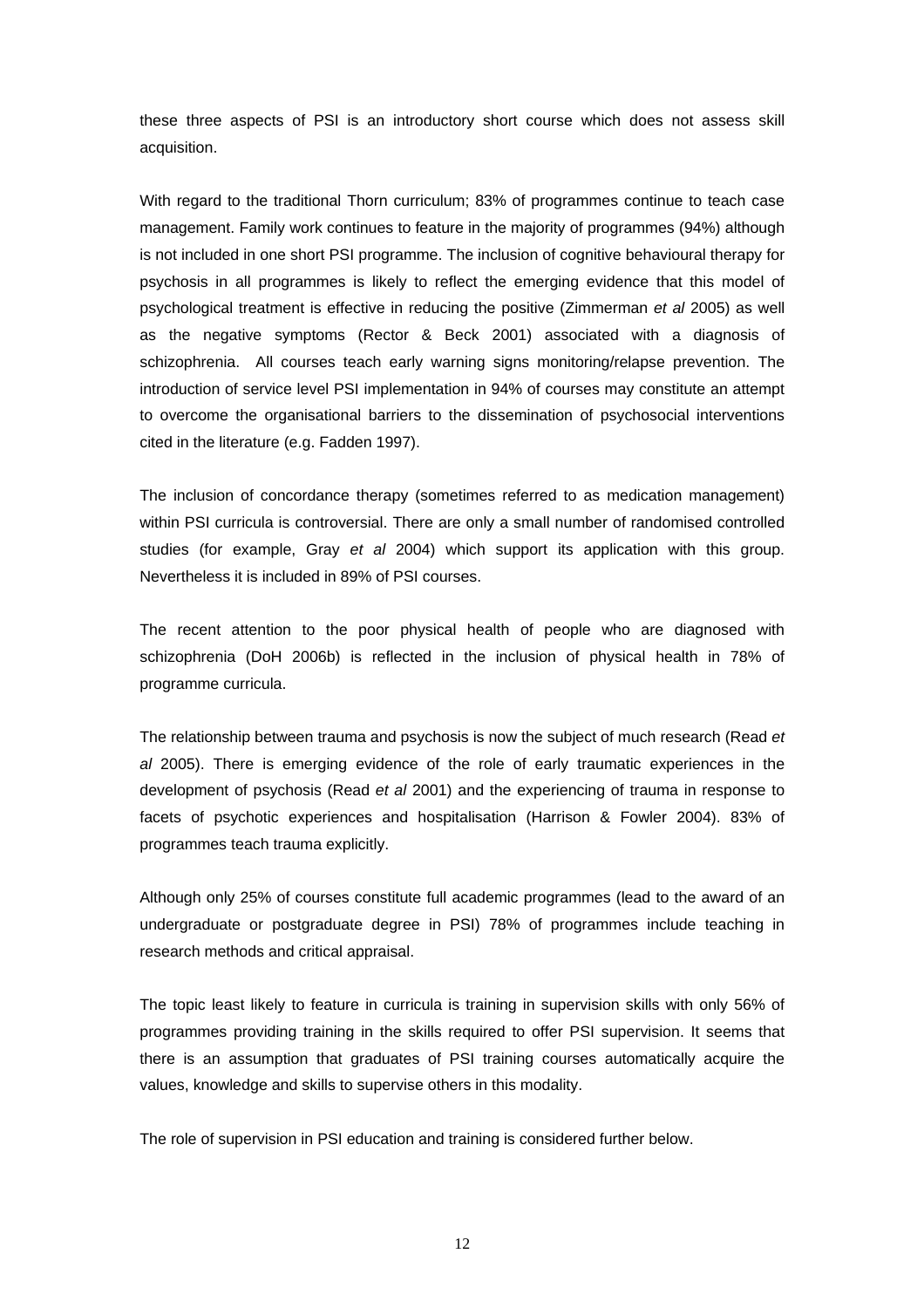## **Supervision**

Structured supervision of the casework undertaken by students is an essential element of PSI training (Bradshaw 2002). Supervision in early Thorn courses was provided by members of the programme team to small groups of approximately five students (O'Carroll *et al* 2004). While there are clearly advantages to the provision of this internal supervision, in that its quality can be monitored and students receive feedback from the team who will assess their clinical skills, the model has a clear limitation in that supervision is usually terminated when the course ends (Bradshaw 2002). Problems in accessing supervision after training have been identified as contributing to the limited dissemination of behavioural family therapy (Fadden 1997). In order to overcome these barriers and also manage the increasing number of students accessing PSI training, other models of PSI supervision have been proposed. For example, Bradshaw *et al* (2006) describe the use of workplace based triad supervision in addition to supervision provided by the programme team.

The questionnaire distributed asked programme leads to indicate whether supervision was provided internally and/or externally. 78% of the programme leads who gave details of the provision of supervision provide internal supervision during training. 57% of programmes that offer internal supervision also make use of external supervision. 11% of programmes rely upon external supervision only. 17% of programmes do not provide supervision internally or use external supervision.

## **Programme leads**

It could be argued that the qualifications and PSI experience (both past and current) of the programme lead and teaching team are likely to impact upon the quality of PSI training and its outcome. At a minimum, programme leads should have successfully completed training in PSI and have a track record of psychosocial intervention practice, ideally ongoing. For example, lecturer practitioner roles allow lecturers to remain in practice part time while full time university based staff may hold honorary contracts with local mental health service providers to allow continued PSI practice.

The survey asked respondents for the qualifications of the programme lead. The majority of programme leads are qualified mental health nurses although social workers, clinical psychologists and occupational therapists also hold these positions. From the responses given, it was only possible to confirm that 21 out of the 28 programme leads identified had qualifications in PSI. The survey did not ask leads to detail their current clinical practice so it is not possible to determine whether programme leads and members of the teaching teams remain clinically active while providing PSI training.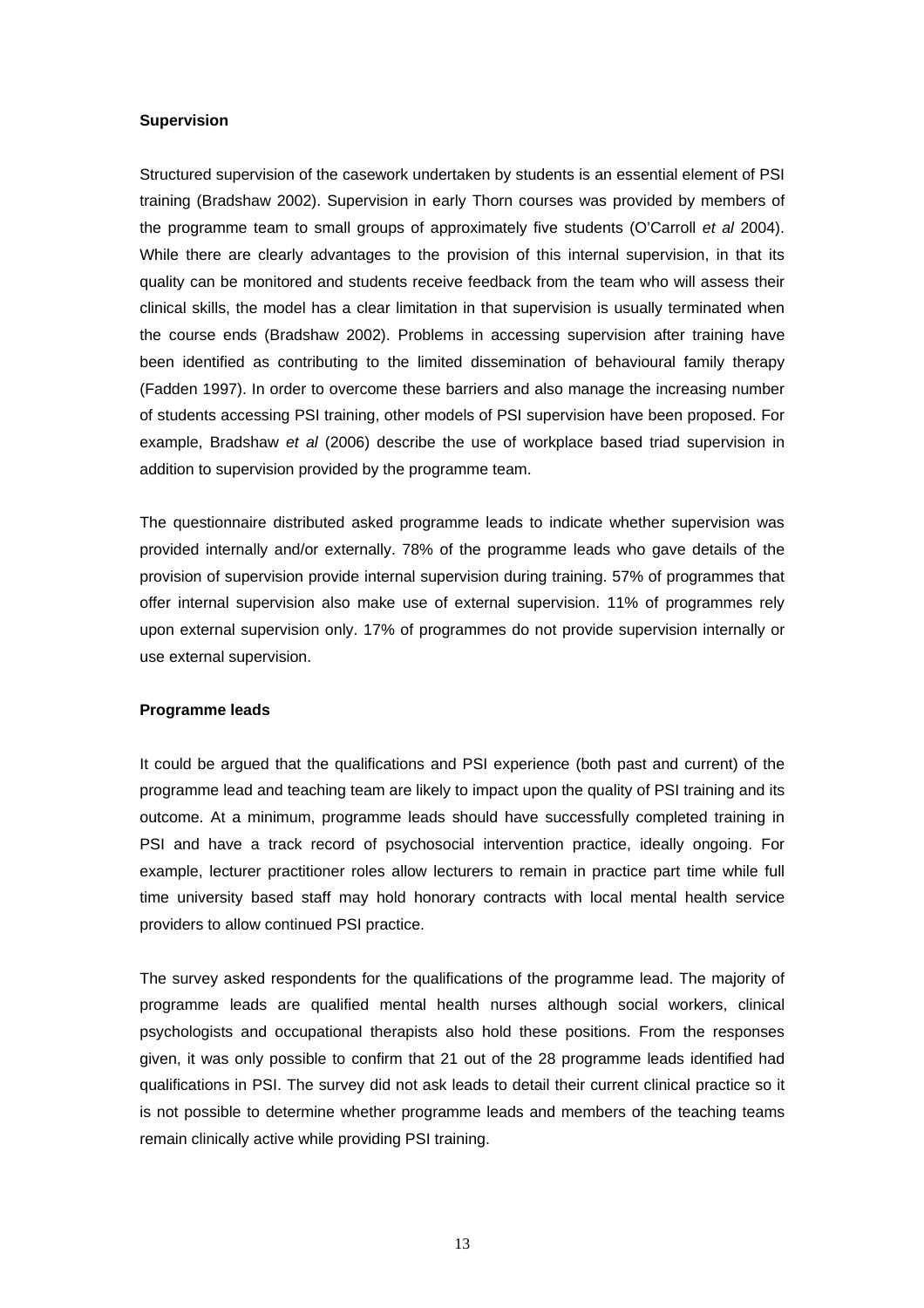#### **Service user/carer involvement**

The major contribution that those with personal experience of mental health problems and services can bring to PSI and other mental health education and training programmes is clear. The Mental Health in Higher Education Project has recommended a broad strategy of user involvement including the direct delivery of learning and teaching, course/module planning, programme management, the recruitment and selection of students, practice learning, student assessment, course evaluation and participation (Tew *et al* 2004).

The brief nature of the current survey precluded detailed examination of service user and/or carer involvement, however, programme leads were asked whether service users and/or carers were involved in the direct delivery of learning and teaching. 86% of programmes providing information regarding this confirmed service user involvement in teaching.

#### **Assessment of competencies**

In a recent scoping review commission by the NIMHE National PSI Implementation Workgroup, Brooker & Brabban (2004) found that participation in PSI training was associated with a number of potential benefits including positive changes in knowledge, attitudes and beliefs as well as the skills and behaviour of mental health practitioners. Furthermore, there is evidence that PSI training has a positive impact on the service users and carers PSI practitioners work with (Brooker et al 1994).

The survey asked programme leads to specify the nature of the assessment used in their programmes. Data regarding assessment were available for 23 programmes. The answers provided were generally brief and it is therefore not possible to comment at length upon assessment of a range of competencies. All accredited courses include at least one assessment. 48% of courses include an assessment of clinical competency as well as knowledge competencies. It is possible that other competencies are assessed within the range of assessment methods adopted but this cannot be confirmed from the responses given. The methods by which clinical competencies are assessed include recording of PSI sessions with service users and carers and a video taped role play interaction with service users/carers. The survey did not reveal the measures used to assess clinical competencies or the thresholds used by individual programmes to indicate clinical competence.

39% (n=11) of courses lead to the award of an undergraduate or postgraduate qualification while the majority of other courses award a number of academic credits.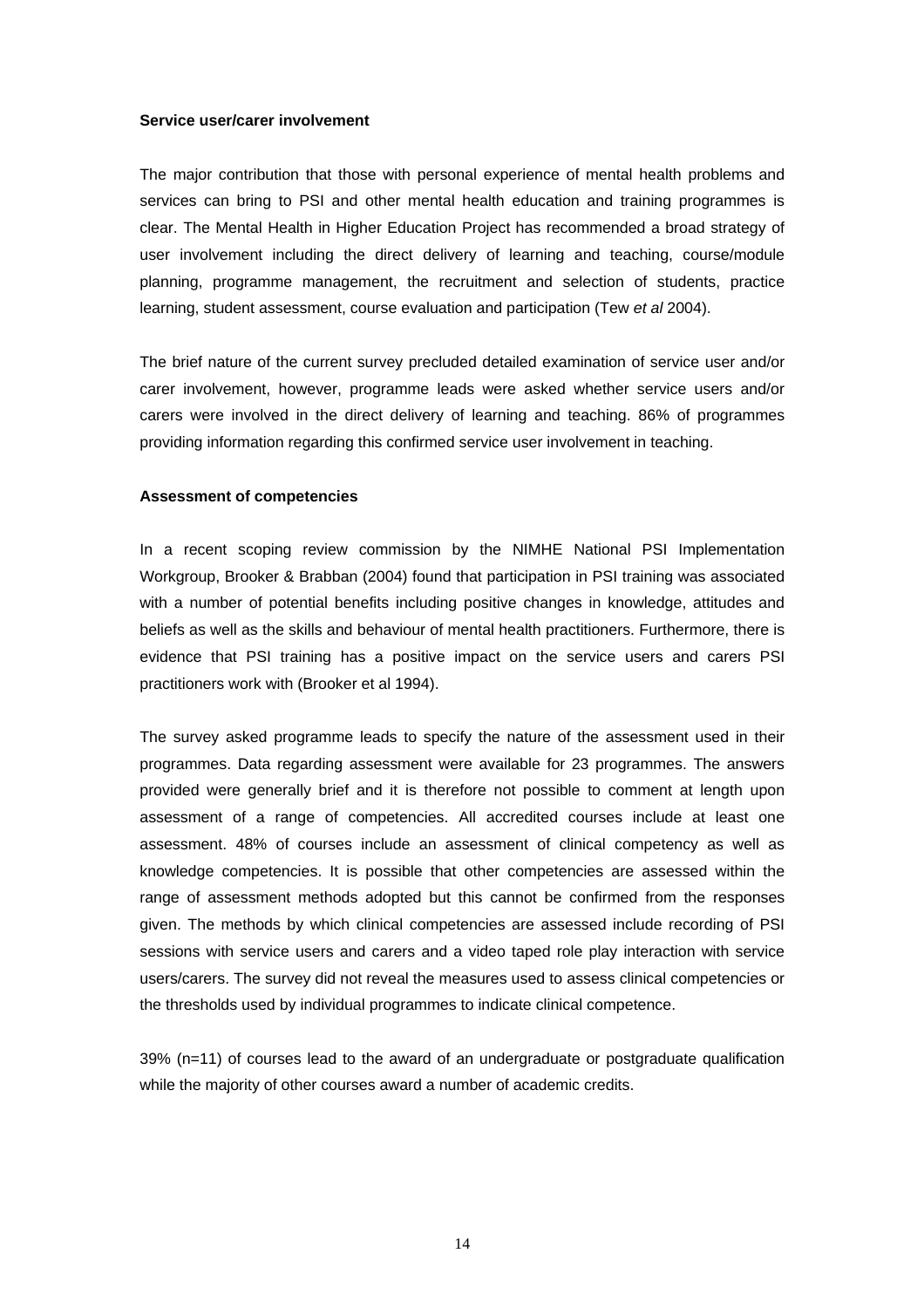## **Discussion**

This is the first time that a survey of this kind has been attempted within such a short timescale. It is the most comprehensive review of university accredited PSI training in England conducted to date. While the short aspect of the questionnaire may have enhanced completion rates, the brief nature of the survey precluded the collection of detailed information about individual programmes. For example, the survey revealed only limited data regarding the range of competencies assessed.

The return is likely to be an under representation of current PSI training provision in England in spite of assertive attempts to prompt programme leads to return the questionnaire.

Furthermore eight of the questionnaires that were returned were not completed in full, so the data relating to curriculum, supervision and so on is limited to 18 programmes.

The following discussion therefore is limited to the programmes that returned the questionnaire although the recommendations generated are equally applicable to all accredited PSI training courses across the country.

#### **Discussion of key findings**

The survey confirms a substantial investment in PSI education and training in England and that a significant number of funded places are available on PSI education and training programmes. The majority of these places are located in the North of England although it is possible that this artefact reflects differential rates of questionnaire return rather than actual provision.

PSI programmes, generally, follow a generic PSI curriculum. Developments in the literature appear to have been assimilated with an emphasis upon family intervention and cognitive behavioural therapy, consideration of the role of trauma in psychosis and attention to the physical health of this population. Two programmes specifically focus upon family work; the Family Interventions (Research, Skills, Theory) in Psychosis (FIRST) course and the Meriden Behavioural Family Therapy Programme; while one short course does not include family work at all in its curriculum.

More than 2000 therapists have been trained in behavioural family therapy in the West Midlands since 1998. The focus of training goes beyond the knowledge and skills to facilitate family therapy to include those required to ensure widespread dissemination. Interestingly a survey conducted by *Rethink* in 2003 (Pinfold & Corry 2003) found carers in the West Midlands to report significant improvements in service provision and higher levels of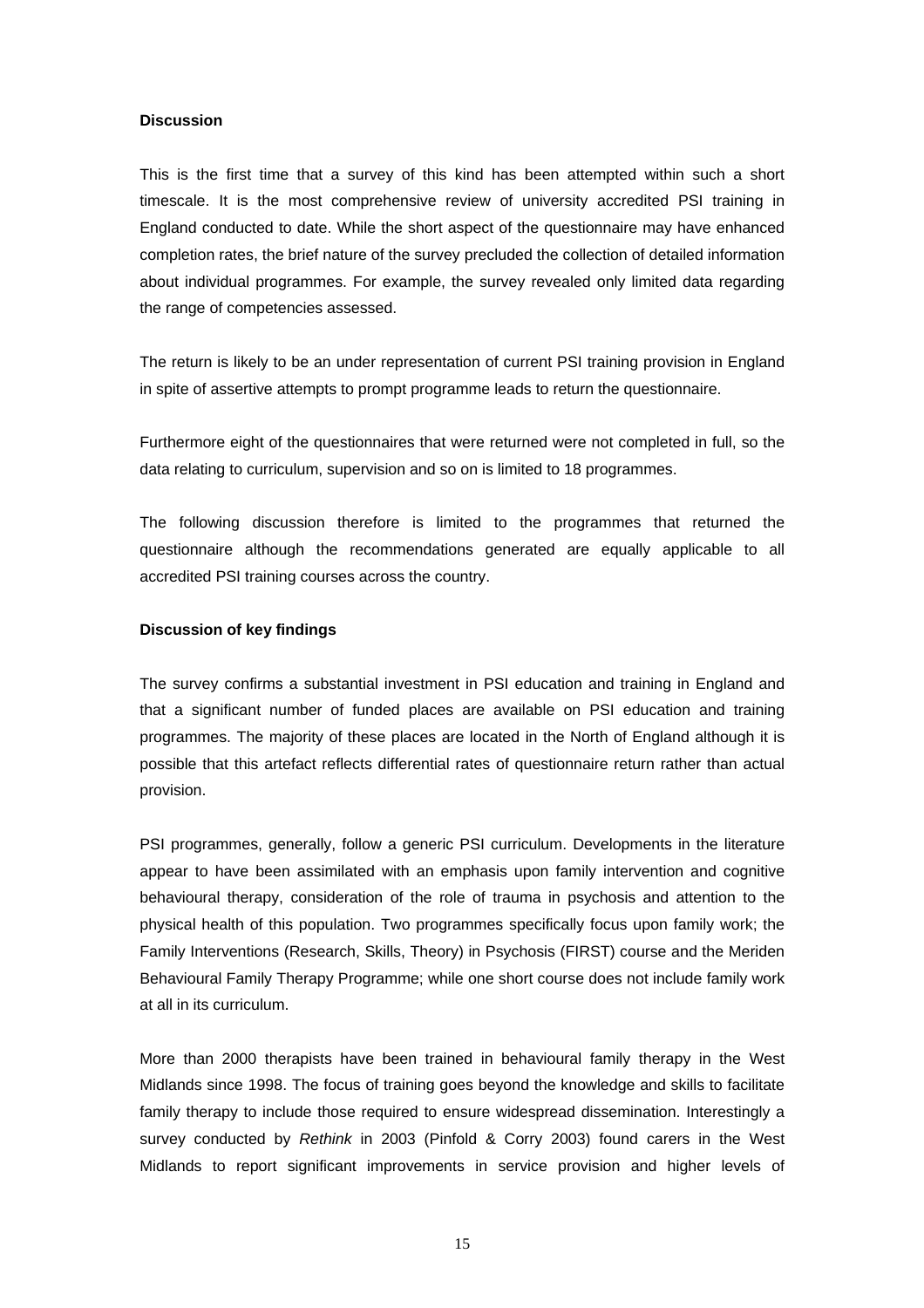satisfaction with the information received regarding their relative's mental health problem than anywhere else in the UK (Fadden 2006). The findings of the *Rethink* survey suggest that the provision of high quality focused training to a significant number of the workforce can make an impact upon dissemination.

The FIRST programme in the South West combines systemic approaches with psychoeducational family therapy and also attends to the dissemination of PSI. Training takes place in situ to multidisciplinary teams and considers the wider context within which PSI will be practised (Burbach and Stanbridge 2006).

The success of these two programmes supports the inclusion of service level implementation within PSI training, which appears to be integral to many training courses now.

It is not possible to complete a comprehensive audit of the curricula of the PSI programmes which returned the questionnaire against the *Ten Essential Shared Capabilities for Mental Health Practice* (DoH/SCMH/NIMHE 2004). However, the findings of the survey, for example, that neither service user/carer involvement nor BME issues feature universally, suggest that *essential shared capabilities* are not yet core features of all PSI curricula.

It is therefore likely that the assessment of competencies is limited. Almost half of all PSI education and training courses assess clinical competence, the survey did not reveal the rating scales used to assess these competences or the minimum criteria set by different programmes. Consequently it is not possible to map PSI programmes against the level descriptors of the Knowledge and Skills Framework (2004b). There is, however, wide variation in the number of assessments of clinical competencies. Some programmes assess the development of skills at different stages of therapy and across different treatment modalities while others assess skills at one time point only.

## **Supervision**

The survey revealed vast differences in the provision of supervision from none at all in some programmes to a combination of internal and external supervision. The exclusion of supervision from any programme is a matter of concern, particularly as three of the four programmes not providing supervision require students to be working in a psychosocial way with service users/families for the duration of the programme.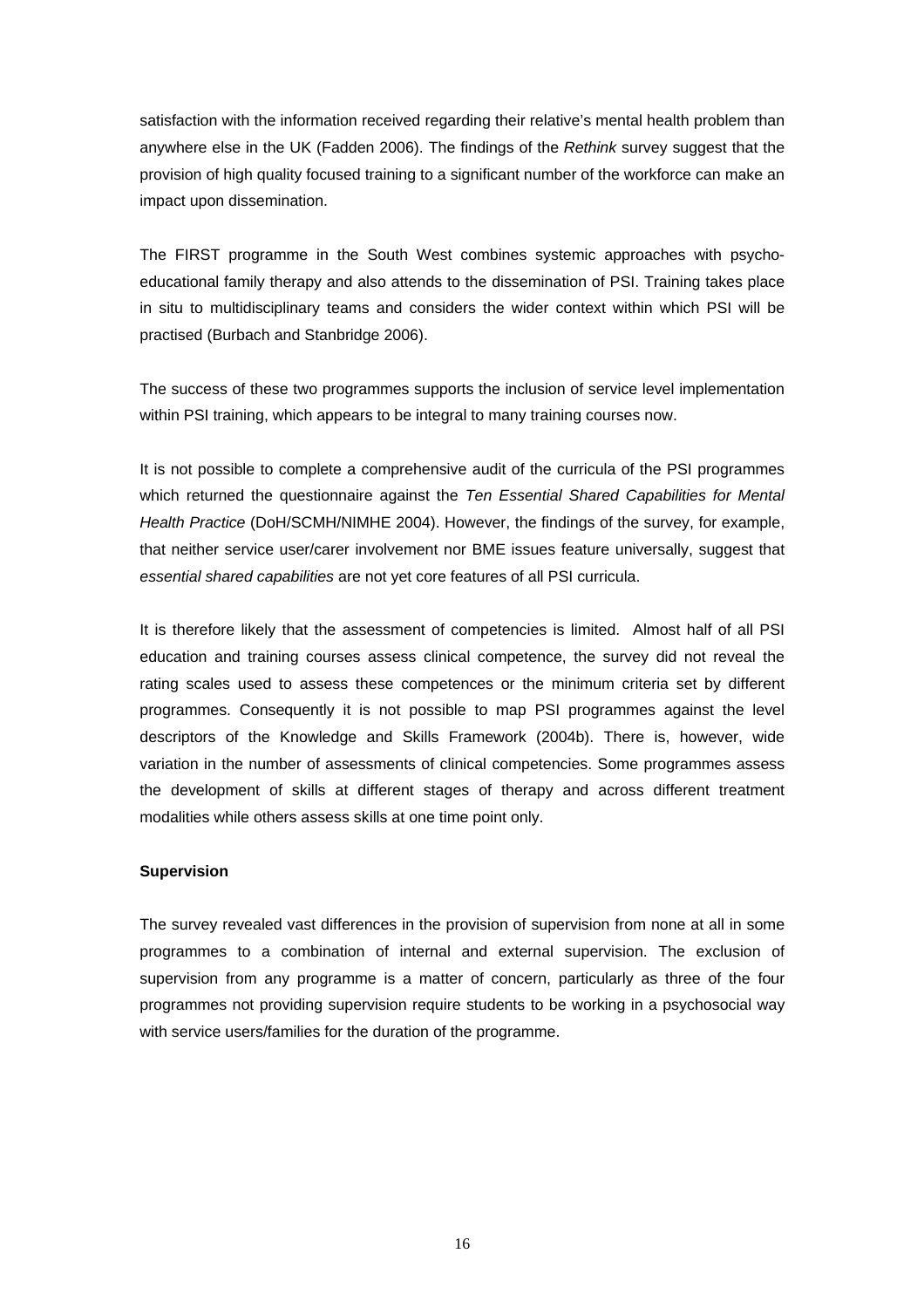# **Recommendations**

In the light of the findings of this survey the NIMHE PSI Implementation Work Group proposes the following recommendations be considered by all stakeholders involved in the commissioning and provision of PSI training, the commissioning and provision of psychosocial interventions for people with psychosis and those involved in the evaluation or inspection of the above. Specific stakeholders include:

- The Healthcare Commission
- Regional Development Centres.
- Workforce Planning and Development agencies.
- Strategic Health Authorities.
- **EXECUTER EXECUTIVES OF Mental Health Trusts**
- Training Departments within Mental Health Trusts
- Mental Health Service Commissioners.
- Universities accrediting/providing PSI courses.
- Mental Health Service User and Carer organisations.

# **Recommendations**

- 1 A comprehensive, in depth survey of PSI education and training provision in England is called for. The survey needs to include the mapping of programme outcomes against the *Essential Shared Capabilities* and a typology of PSI skills such as the one presented by Brabban (2001).
- 2 A core curriculum grounded in good practice, the current evidence/values base and UK mental health policy is required to inform the design of PSI education and training programmes in England. The curriculum should set out the core competencies required of practitioners completing different levels of PSI training.
- 3 All PSI programmes should be able to demonstrate meaningful service user and carer involvement. This should extend beyond the provision of direct teaching to curriculum design, recruitment and selection of students, practice learning and supervision, student assessment and programme evaluation.
- 4 All PSI programme leads should have received training in PSI and demonstrate that they remain up to date with developments in this area. Programme leads and those teaching on PSI courses should be practice based or remain clinically active.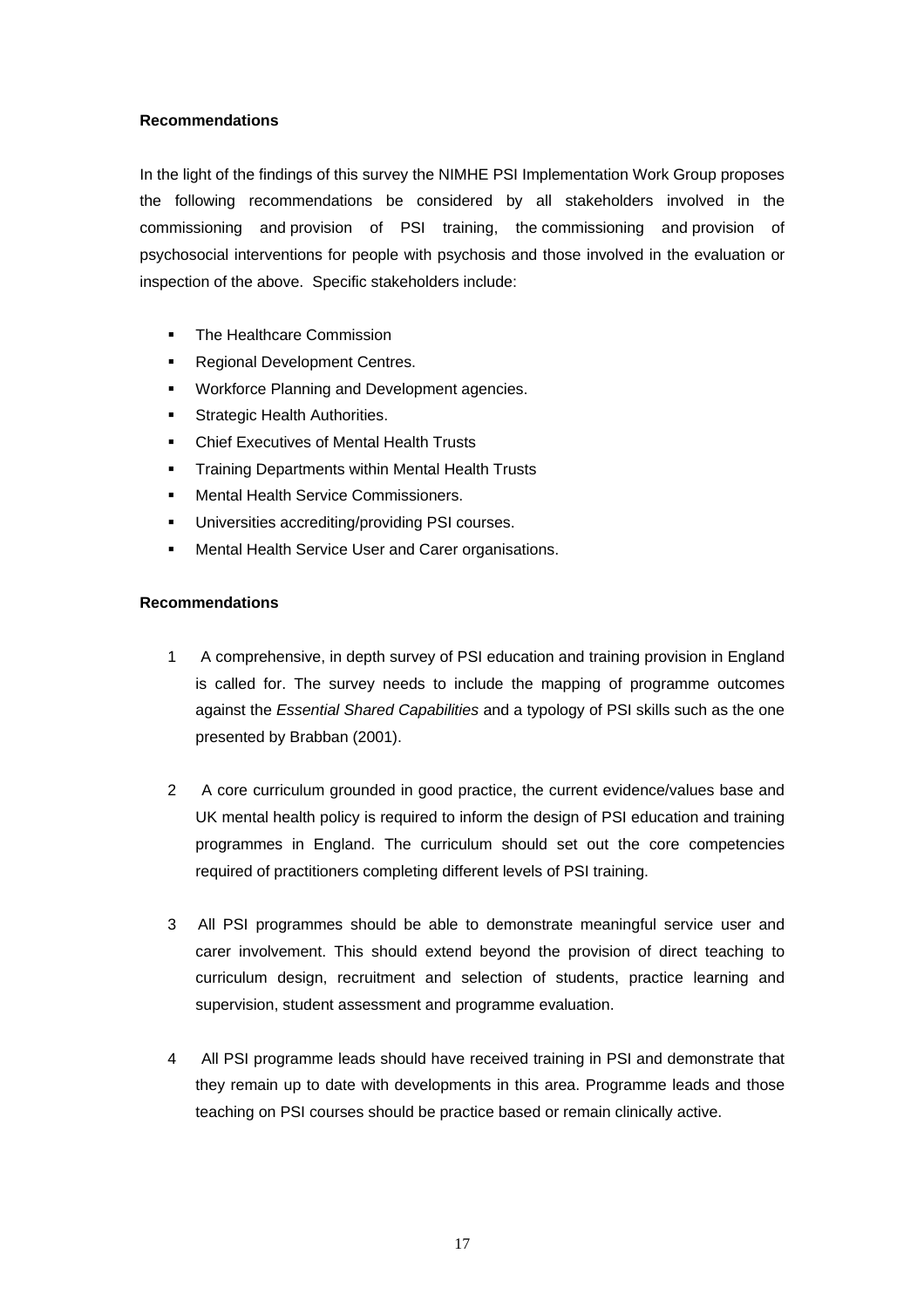- 5 Clinical supervision should feature in all skills based PSI programmes. Strategies to facilitate access to clinical supervision post training should be integral to this process.
- 6 This report focuses on accredited training courses in PSI for psychosis, but all stakeholders must attend to the factors that promote the implementation of PSI following training, both within course curriculum and local mental health service provision.

## **References**

Brabban A (2001) in Brooker, C. & Brabban, A. (2004) *Measured Success: A scoping review of evaluated psychosocial intervention training for work with people with serious mental health problems* NIMHE/Trent WDC.

Bradshaw, T. (2002) Training and clinical supervision in Harris, N., Williams, S. & Bradshaw, T. *Psychosocial interventions for people with schizophrenia* Basingstoke: Palgrave Macmillan

Bradshaw, T., Mairs, H. & Lowndes, F. (2003) COPE: A four-year progress review. *Mental Health Nursing*, 23, 5, 4-6.

Bradshaw, T., Butterworth, A. & Mairs, H. (2006) Does work place based clinical supervision during psychosocial intervention education enhance outcome for mental health nurses and the service users they work with? *Journal of Psychiatric and Mental Health Nursing,* In press

Brooker, C., Falloon, I., Butterworth, A., Goldberg D., Graham-Hole, V., & Hillier, V. (1994) The outcome of training community psychiatric nurses to deliver psychosocial interventions *British Journal of Psychiatry* 165, 222-230

Brooker, C, (2002) Foreword in Harris, N., Williams, S. and Bradshaw, T. *Psychosocial interventions for people with schizophrenia* Basingstoke: Palgrave Macmillan

Brooker,C. & Brabban, A. (2003) Implementing evidence based practice for people who experienced psychosis: towards a strategic approach *Mental Health Review* 8, 2, 30-33.

Brooker, C. & Brabban, A. (2004) *Measured Success: A scoping review of evaluated psychosocial interventions training for work with people with serious mental health problems.*  NIMHE/Trent WDC.

Burbach, F. & Stanbridge, R. (2006) Somerset's family intervention in psychosis service *Journal of Family Therapy* 28, 39-57

Department of Health (1999) *National Service Framework for Mental Health* London: HMSO

Department of Health (2000) *The NHS Plan – a plan for investment, a plan for action* London: **HMSO** 

Department of Health (2001) *Mental Health Policy Implementation Guide* London: HMSO

Department of Health (2002) *Developing services for carers and families for people with mental illness* London: HMSO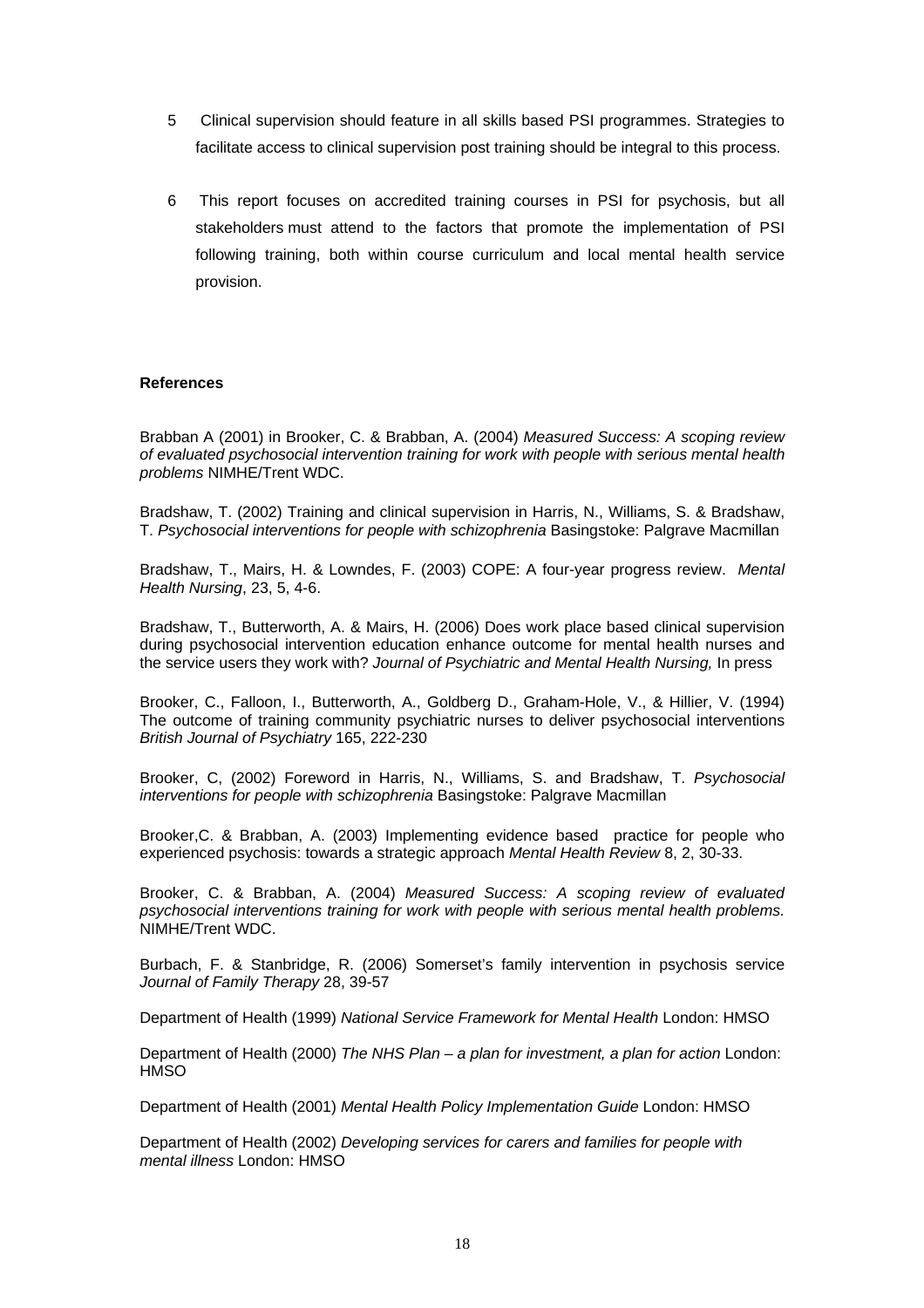Department of Health/National Institute of Mental Health in England (2003) *Inside Outside: Improving mental health services for black and minority ethic communities in England*  London; HMSO

Department of Health/Sainsbury Centre for Mental Health/National Institute of Mental Health in England (2004a) *The ten essential shared capabilities for mental health practice* (ESC) London; HMSO

Department of Health (2004b) *The NHS knowledge and skills framework (NHS KSF) and review development process* London; HMSO

Department of Health (2006a) *Our health, our care, our say: a new direction for community services* London: HMSO

Department of Health (2006b) *Choosing Health: supporting the physical health needs to people with severe mental illness* London: HMSO

Fadden, G. (1997) Implementation of family interventions in routine clinical practice following staff training programs: A major cause for concern. *Journal of Mental Health,* 6, 6, 599-612.

Fadden, G. (2006) Training and Disseminating Family Interventions for Schizophrenia: developing family intervention skills with multi-disciplinary groups *Journal of Family Therapy* 28, 23-38

Gray R., Wykes, T., Edmunds, M., Leese, M. & Gournay, K. (2004) Effect of a medication management training package for nurses on clinical outcomes for patients with schizophrenia: Cluster randomised controlled trial *British Journal of Psychiatry,* 185, 157-162

Harrison, C. & Fowler, D. (2004) Negative symptoms, trauma and autobiographical memory. *Journal of Nervous and Mental Diseases,* 192, 745 – 753.

National Institute for Clinical Excellence (2002) *Schizophrenia. Core interventions in the treatment and management of schizophrenia in primary & secondary care.* London. National Collaborating Centre for Mental Health

O'Carroll, M. , Rayner, L. & Young, N. (2004) Education and training in psychosocial interventions: A survey of Thorn Initiative course leaders *Journal of Psychiatric and Mental Health Nursing,* 11, 602-607

Pilling, S., Bebbington, P., Kuipers, E., Garety, P., Geddes, J., Orbach, G. & Morgan, C. (2002) Psychological treatments in schizophrenia: I Meta-analysis of family intervention and cognitive behaviour therapy. *Psychological Medicine,* 32, 763 – 782.

Pinfold, V. & Corry, P (2003) *Who cares: The experience of mental health carers accessing information and services* Kingston-upon-Thames: Rethink

Read, J., Perry, B.D., Moskowitz, A., & Connolly, J. (2001) The contribution of early traumatic events to schizophrenia in schizophrenia patients: A traumagenic neuro-developmental model. *Psychiatry*, 64, 319–345.

Read, J., van Os, J., Morrison, A.P., & Ross, C.A. (2005) Childhood trauma, psychosis and schizophrenia; a literature review and clinical implications. *Acta Psychiatria Scandinavia,* 112, 330 – 350.

Rector, N. A., & Beck, A. T.(2001) Cognitive behavioural therapy for schizophrenia: An empirical review. *Journal of Nervous and Mental Disease*, 189, 278-287.